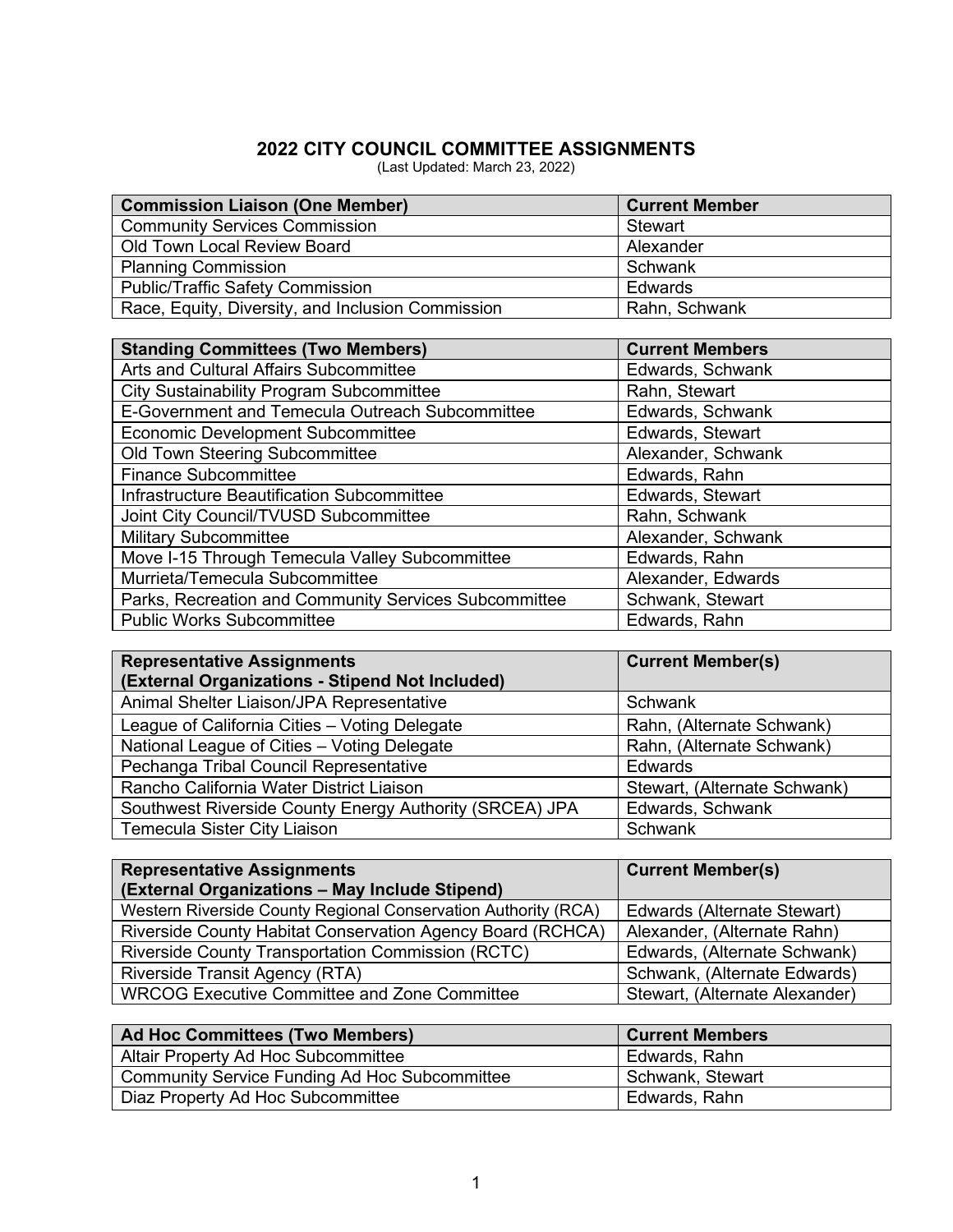| French Valley Parkway Interchange Ad Hoc Subcommittee  | Edwards, Rahn      |
|--------------------------------------------------------|--------------------|
| General Plan Update Ad Hoc Subcommittee                | Edwards, Stewart   |
| Higher Education Ad Hoc Subcommittee                   | Rahn, Schwank      |
| Hospital Ad Hoc Subcommittee                           | Edwards, Rahn      |
| Human Services Ad Hoc Subcommittee                     | Alexander, Edwards |
| Infill Land Use and Project Review Ad Hoc Subcommittee | Edwards, Stewart   |
| Local Control Ad Hoc Subcommittee                      | Edwards, Rahn      |
| Margarita Recreation Center Ad Hoc Subcommittee        | Schwank, Stewart   |
| Memorial and Monument Policy Ad Hoc Subcommittee       | Alexander, Stewart |
| Murrieta Creek Project Ad Hoc Subcommittee             | Rahn, Schwank      |
| Old Town Civic Center Ad Hoc Subcommittee              | Alexander, Stewart |
| Police Base of Operations Ad Hoc Subcommittee          | Rahn, Stewart      |
| Promenade in Temecula Ad Hoc Subcommittee              | Edwards, Rahn      |
| Public Safety Ad Hoc Subcommittee                      | Alexander, Rahn    |
| Roripaugh Ranch (aka Sommers Bend) Ad Hoc Subcommittee | Edwards, Schwank   |
| Service Level Assessments Ad Hoc Subcommittee          | Schwank, Stewart   |
| <b>Short Term Vacation Rentals Ad Hoc Subcommittee</b> | Schwank, Stewart   |
| <b>Strategic Fiscal Planning Ad Hoc Subcommittee</b>   | Edwards, Rahn      |
| Supportive Housing/Services Ad Hoc Subcommittee        | Rahn, Schwank      |
| Trails / Open Space Ad Hoc Subcommittee                | Schwank, Stewart   |
| TVE2 (Small Business Incubator) Ad Hoc Subcommittee    | Alexander, Stewart |
| Uptown Temecula Ad Hoc Subcommittee                    | Alexander, Edwards |
| Wall of Honor Ad Hoc Subcommittee                      | Alexander, Edwards |

Ad Hoc Subcommittees are formed for a specific limited purpose and operate for a limited time until its purposes are fulfilled ("ad hoc") as opposed to "standing committees" that have continuing subject matter jurisdiction. The descriptions of the purposes and duration of the ad hoc subcommittees are as follows:

Altair Property Ad Hoc Subcommittee - This subcommittee will provide staff direction on development options for the property located west of Pujol below the western escarpment. Development on this property would include the construction of the Western By-Pass Corridor and has potential for an "in town" residential neighborhood adjacent to Old Town. The term of this subcommittee is through the completion of the development and disposition of the property.

Community Service Funding Ad Hoc Subcommittee – This subcommittee reviews funding applications from various non-profit organizations requesting Community Service funding for the year. This subcommittee will meet in September/October 2022 and will make specific recommendations to the City Council for fiscal year 2022-2023 Community Service funding.

Diaz Property Ad Hoc Subcommittee – This subcommittee is responsible for evaluating and negotiating terms and conditions associated with the disposition and development of the Agency owned property located at the Northwest Corner of Diaz Road and Dendy Parkway. The term of this subcommittee is through the completion of the development or disposition of the property.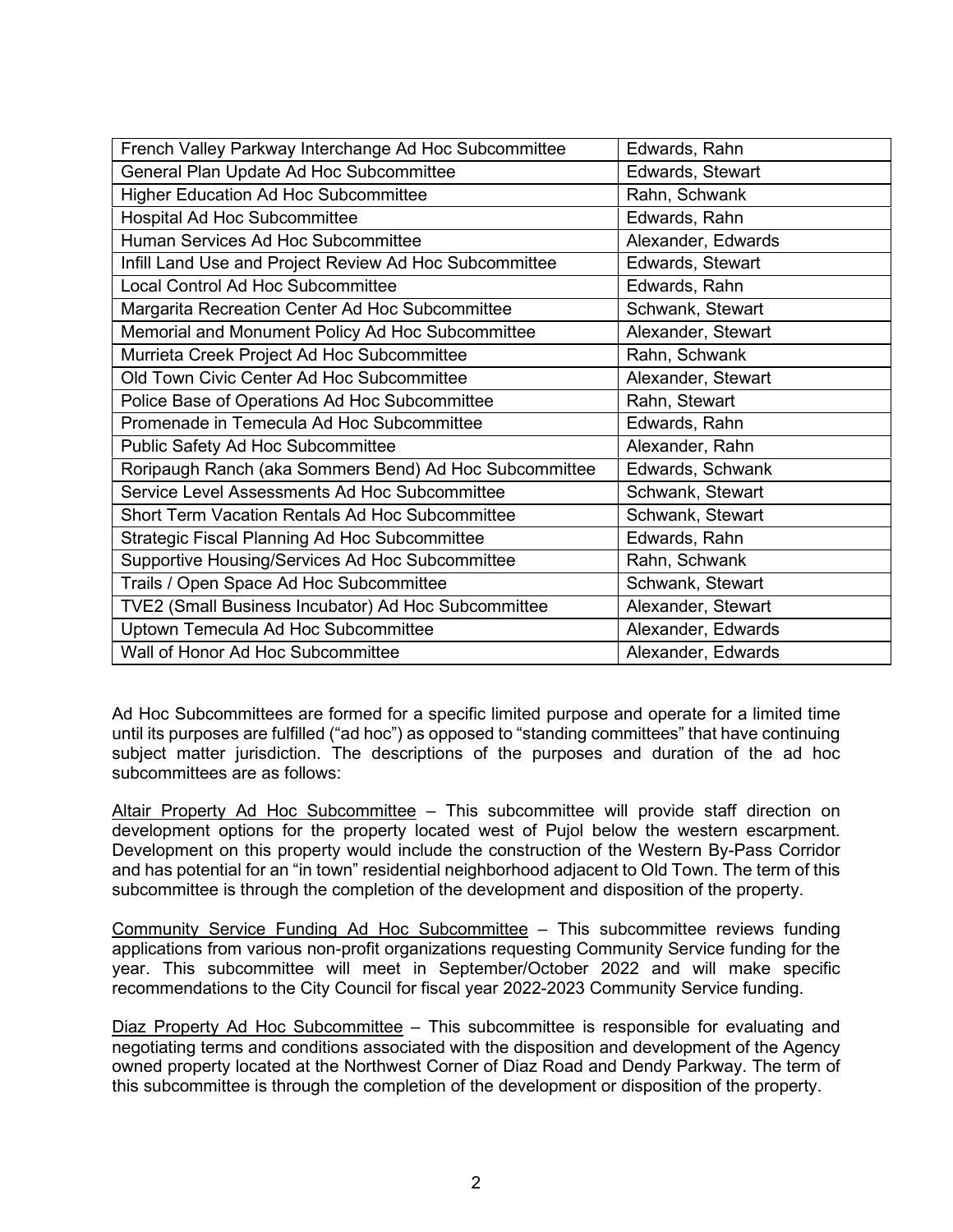French Valley Parkway Interchange Ad Hoc Subcommittee – This subcommittee shall work with representatives from Caltrans, Federal Highways, and elected officials at the city, state, and federal levels. The term of this subcommittee is through the completion of the construction of the interchange project.

General Plan Update Ad Hoc Subcommittee – This subcommittee will provide direction and recommendations relating to the General Plan update project, which will kick-off with updating several supporting components including the Quality of Life Master Plan (QLMP), Housing Element, Circulation Element. The term of this subcommittee is through the adoption of a comprehensive General Plan Update.

Higher Education Ad Hoc Subcommittee – This subcommittee is responsible for attracting and facilitating the development of a higher education facility and programs in the City of Temecula, including the new higher education complex acquired by MSJC and expansion of CSUSM in the City. The subcommittee will report back to the City Council on its recommendations by December 2022.

Hospital Ad Hoc Subcommittee – This subcommittee will monitor and provide feedback on the implementation of the development plan for the existing Temecula Valley Hospital. It is anticipated that this subcommittee will need to continue through the implementation of the development plan.

Human Services Ad Hoc Subcommittee – This subcommittee will evaluate services and programs related to special needs, homelessness, senior citizens and mental health awareness to identify non-profit stakeholders to enhance and coordinate delivery of these services. This subcommittee will also review funding associated with these programs and services for Fiscal Year 2022-2023 and report back on its recommendations to the City Council by December 2022.

Infill Land Use and Project Review Ad Hoc Subcommittee – While this subcommittee will not be negotiating individual infill projects, the subcommittee will be working closely with staff to identify and consider potential infill sites in 2022, ensuring consistency with the City's General and Growth Management Plans and zoning designations.

Local Control Ad Hoc Subcommittee – While the City continues to actively engage on the legislative front through its state and federal lobbyists with its guiding principles adopted annually through the legislative platform, this subcommittee will work with staff to create and implement a strategic initiative focusing on near-, mid-, and long- term legislative priorities needed to effectively engage with all stakeholders in effort to preserve local control. The subcommittee will report back to the City Council on its recommendations by December 2022.

Margarita Recreation Center Ad Hoc Subcommittee – This subcommittee will work with staff to explore concepts for an intergenerational recreation and human services facility and provide input based upon community workshops and needs assessments during the design process. The term of this subcommittee is through the completion of the design build at the Margarita Recreation Center.

Memorial and Monument Policy Ad Hoc Subcommittee – This subcommittee with work with staff to research and develop a citywide memorial and monument policy for adoption by the City Council. The term of this subcommittee will be through the adoption of the related policy.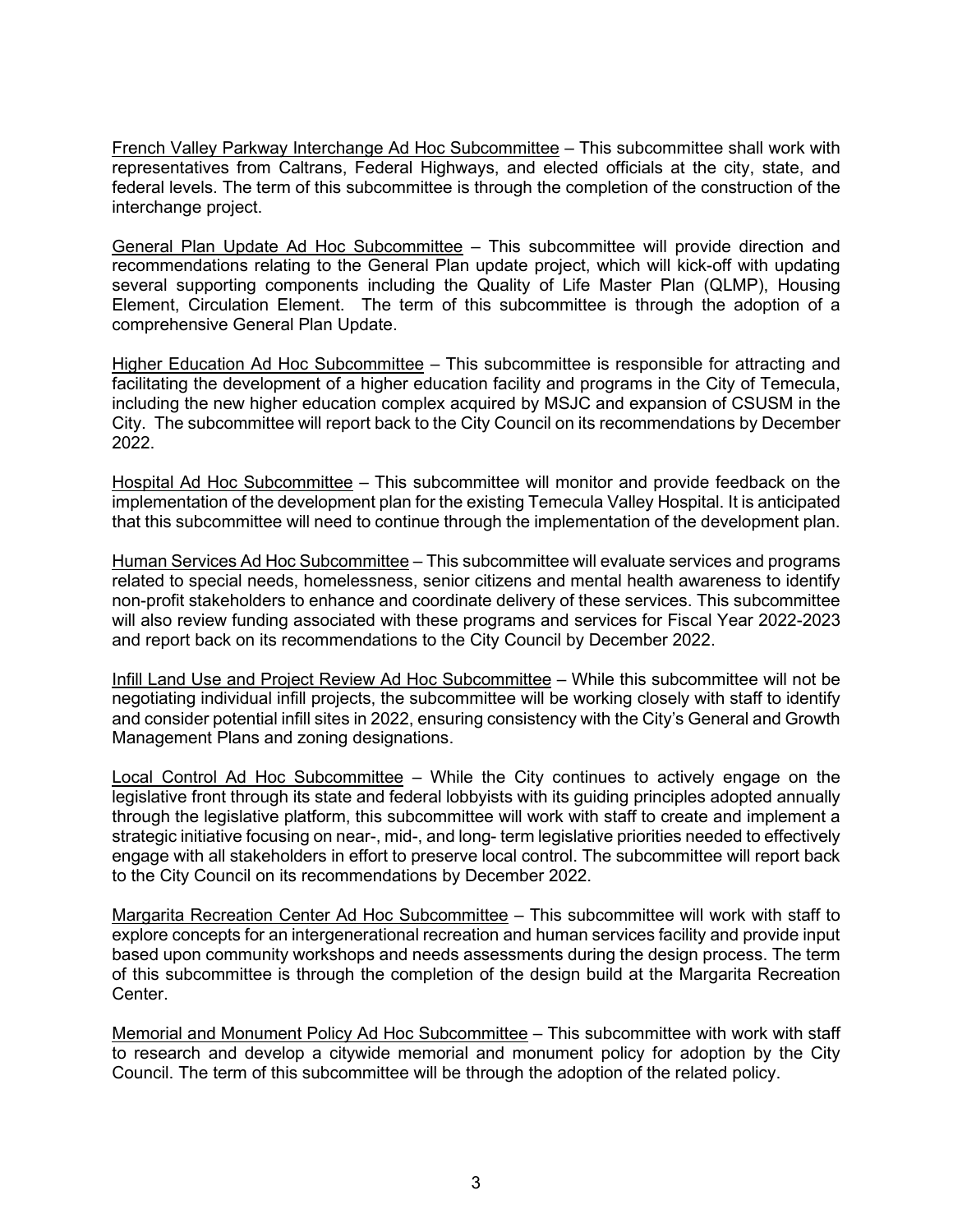Murrieta Creek Project Ad Hoc Subcommittee – This subcommittee will provide direction and recommendations that involve the Army Corps of Engineers Project that improves Murrieta Creek to provide added flood protection. The term of this subcommittee is through the completion of the Murrieta Creek Improvement Project.

Old Town Civic Center Ad Hoc Subcommittee – This subcommittee is responsible for evaluating and negotiating terms and conditions associated with the disposition and development of the Agency owned property located adjacent to the Town Square along Main Street in Old Town. The term of this subcommittee is through the completion of the adjacent properties.

Police Base of Operations Ad Hoc Subcommittee - This subcommittee will evaluate alternatives to the police base of operations currently located at Southwest Station on Auld Road to a location within the City's boundaries and make related recommendations to the City Council by December 2022.

Promenade in Temecula Ad Hoc Subcommittee - This subcommittee would provide direction and review of any potential development applications associated with the City's regional mall in 2020. This subcommittee will meet on an as-needed basis and will report back to the City Council with appropriate recommendations by December 2022.

Public Safety Ad Hoc Subcommittee – This subcommittee will work with staff to evaluate and discuss the City's public safety operations, opportunities for efficiencies, and other related matters. The subcommittee will meet on an as-needed basis and will report back to the City Council with appropriate recommendations by December 2022.

Roripaugh Ranch (aka Sommers Bend) Ad Hoc Subcommittee – This subcommittee will monitor and report on the issues affecting the Community Facility District Bonds, and development issues affecting the Roripaugh Ranch Specific Plan and the development now known as Sommers Bend. The term of this subcommittee is through the build out of the Roripaugh Ranch Specific Plan.

Service Level Assessments Ad Hoc Subcommittee – This subcommittee will provide staff direction regarding landscape maintenance zones throughout the City, proposal(s) for new assessments, public outreach and recommendations to the full City Council. The term of this subcommittee will be through the completion of the Proposition 218 process through December 2022.

Short Term Vacation Rentals Ad Hoc Subcommittee – This subcommittee will provide staff direction on the development of regulations pertaining to the use and operation of short-term vacation rental businesses. The term of this subcommittee is through the completion of the adoption of a related ordinance.

Strategic Fiscal Planning Ad Hoc Subcommittee –This subcommittee will provide direction regarding fiscal policies and strategies related to new revenue streams and a new User Fee Study. The term of this subcommittee is through 2022.

Supportive Housing/Services Ad Hoc Subcommittee - This subcommittee will work with staff to identify and implement solutions to provide both housing and supportive services for families and individuals who meet the criteria of extremely low, very low and low income by evaluating affordable housing development opportunities utilizing remaining affordable housing bond